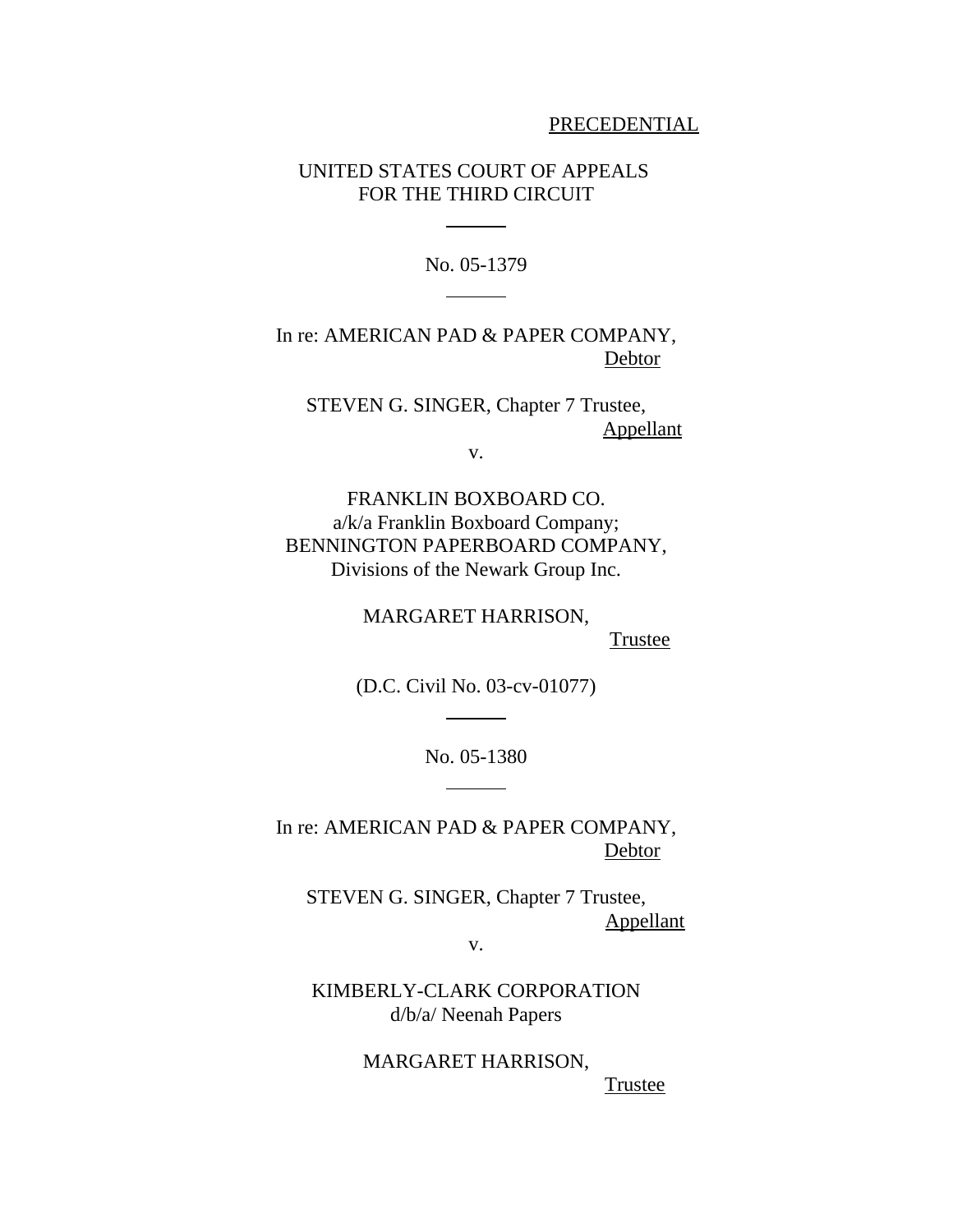(D.C. Civil No. 04-cv-00238)

 $\overline{a}$ 

 $\overline{a}$ 

No. 05-1381

In re: AMERICAN PAD & PAPER COMPANY, Debtor

STEVEN G. SINGER, Chapter 7 Trustee, Appellant

v.

FRONTIER COMMUNICATIONS OF AMERICA INC.; FRONTIER COMMUNICATIONS OF FAIRMONT INC.; FRONTIER COMMUNICATIONS OF GEORGIA INC., d/b/a Frontier Communications Service

> MARGARET HARRISON, **Trustee**

(D.C. Civil No. 03-cv-01127)

 $\overline{a}$ 

 $\overline{a}$ 

No. 05-1382

In re: AMERICAN PAD & PAPER COMPANY, Debtor

STEVEN G. SINGER, Chapter 7 Trustee, Appellant

v.

STRATEGIC PAPER GROUP, LLC

MARGARET HARRISON,

**Trustee**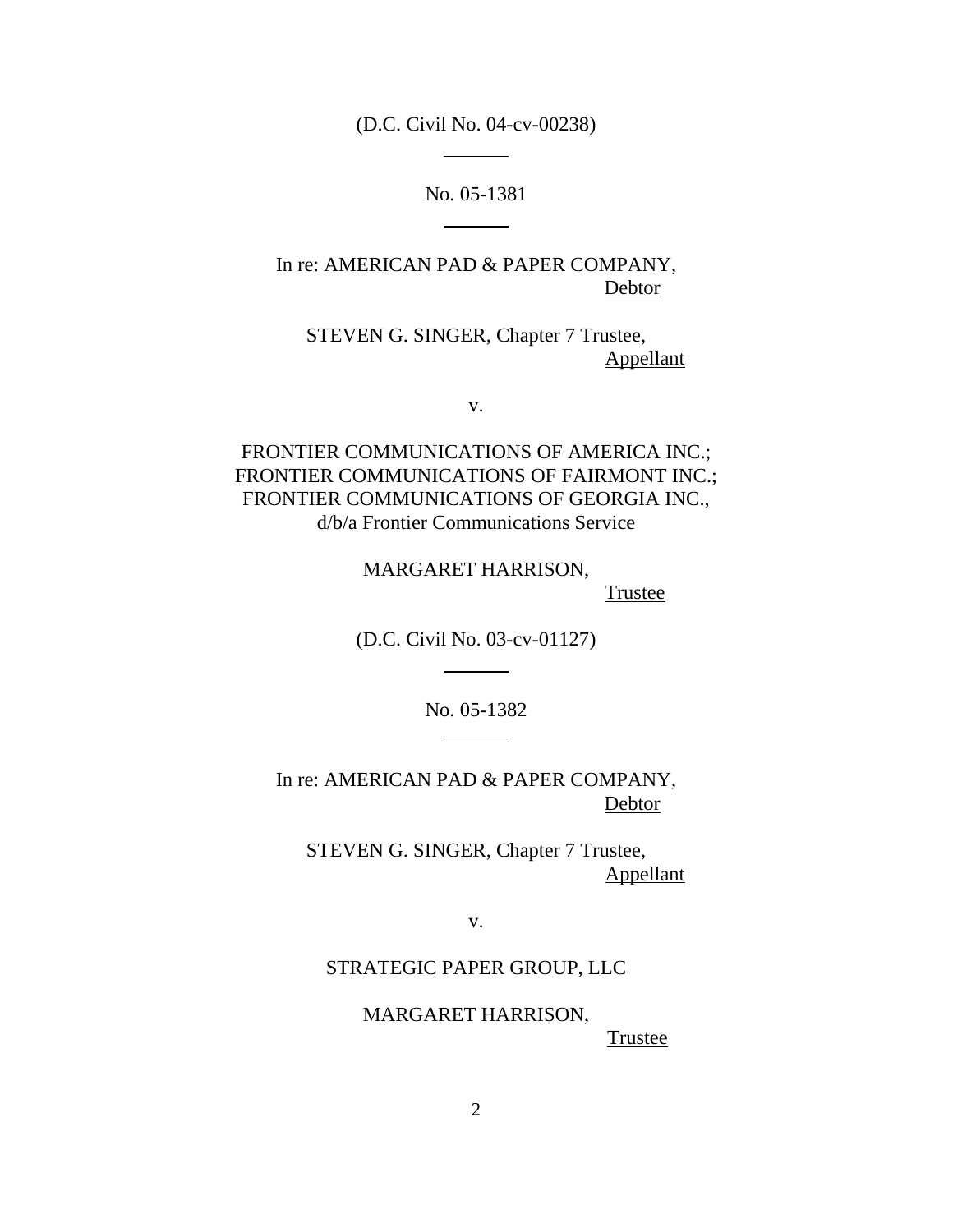(D.C. Civil No. 03-cv-01130)

 $\overline{a}$ 

 $\overline{a}$ 

On Appeal from the United States District Court for the District of Delaware District Judge: Hon. Kent A. Jordan

Argued November 6, 2006

# Before: SLOVITER, CHAGARES, and NYGAARD, Circuit **Judges**

(Filed: March 2, 2007)

 $\overline{a}$ 

Adam Singer (Argued) Cooch & Taylor Wilmington, DE 19899-1680

Attorney for Appellant Steven G. Singer

Jeffrey M. Schlerf The Bayard Firm Wilmington, DE 19899

Bruce Buechler Lowenstein Sandler Roseland, NJ 07068

> Attorneys for Appellees Franklin Boxboard Co. and Bennington Paperboard Co.

Katherine M. Perhach Quarles & Brady Milwaukee, WI 53202

Attorney for Appellee Fox River Paper Co.

George M. Cheever Kirkpatrick & Lockhart Preston Gates Ellis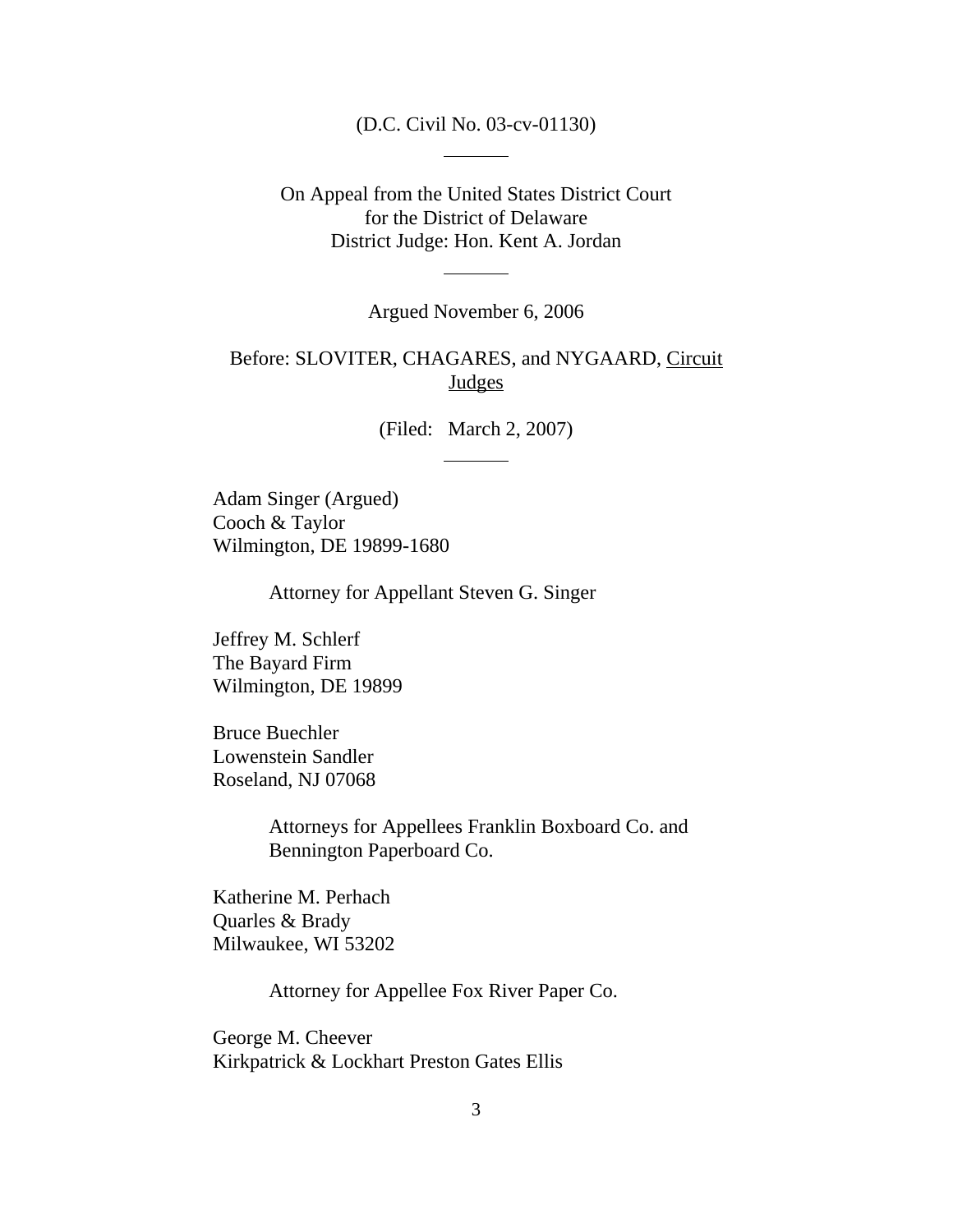Pittsburgh, PA l5222

Attorney for Appellee  $W + D$  Machinery Co., Inc.

Joseph J. Bodnar Monzack & Monaco Wilmington, DE 19899

> Attorney for Appellees  $W + D$  Machinery Co., Inc., and Fibermark Inc.

John J. Schmidt Dinsmore & Shohl Cincinnati, OH 45202

Victoria W. Counihan Dennis A. Meloro Greenberg Traurig Wilmington, DE 19801

Attorneys for Appellee JBM Envelope Co., Inc.

Christopher P. Simon Cross & Simon Wilmington, DE 19801

Attorney for Appellee Dwyer Associates, Inc.

Ashley B. Stitzer The Bayard Firm Wilmington, DE 19899

> Attorney for Appellees Beautone Specialties and Crown Roll Leaf Inc.

E. Franklin Childress, Jr. Baker, Donelson, Bearman, & Caldwell Memphis, TN 38103

Stephanie A. Fox Maron, Marvel, Bradley & Anderson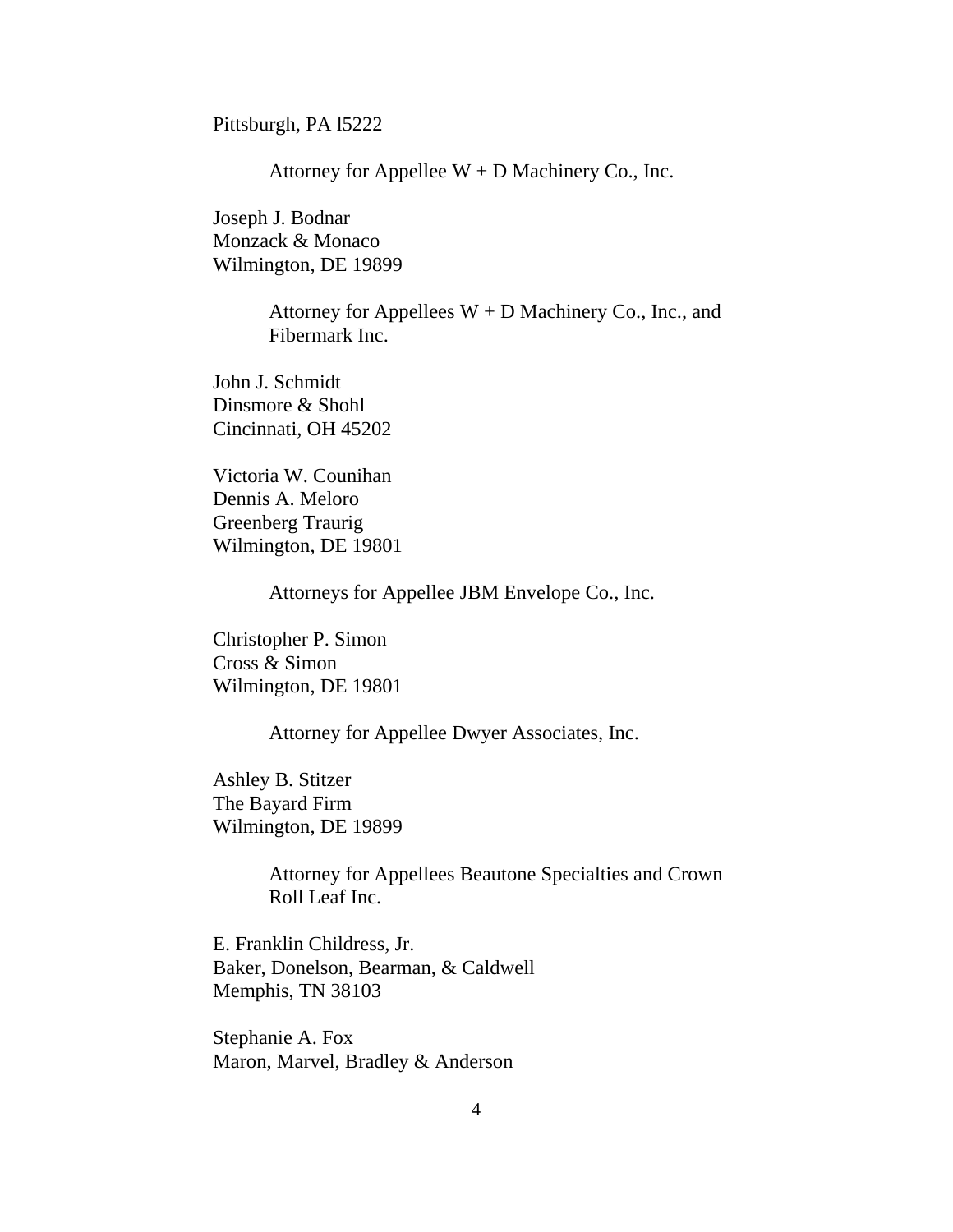Wilmington, DE 19801

Attorneys for Appellees Champion International Corp., Nationwide Papers, International Paper Co., d/b/a Beckett Papers, d/b/a XPEDX, d/b/a Strathmore Paper Co., d/b/a Queen City Paper Co.

David M. Fournier Pepper Hamilton Wilmington, DE 19899-1709

Michael H. Traison Donald J. Hutchinson (Argued) Miller, Canfield, Paddock & Stone Detroit, MI 48226

> Attorneys for Appellees Georgia Pacific Corp, Great Northern Nekoosa Corp., Unisource Worldwide, Fort James Corp., d/b/a Fort James Communications Papers

Kathleen M. Miller Smith, Katzenstein & Furlow Wilmington, DE 19899

Attorney for Appellee Kimberly Clark Corp.

Lisa C. McLaughlin Phillips, Goldman & Spence Wilmington, DE 19806

> Attorney for Appellees Frontier Communications, Frontier Communications of America, Inc., Frontier Communications GA, Inc., and Strategic Paper Group

Gilbert L. Hamberg Yardley, PA l9067

> Attorney for Appellees Frontier Communications, Frontier Communications of America, Inc., and Frontier Communications GA, Inc.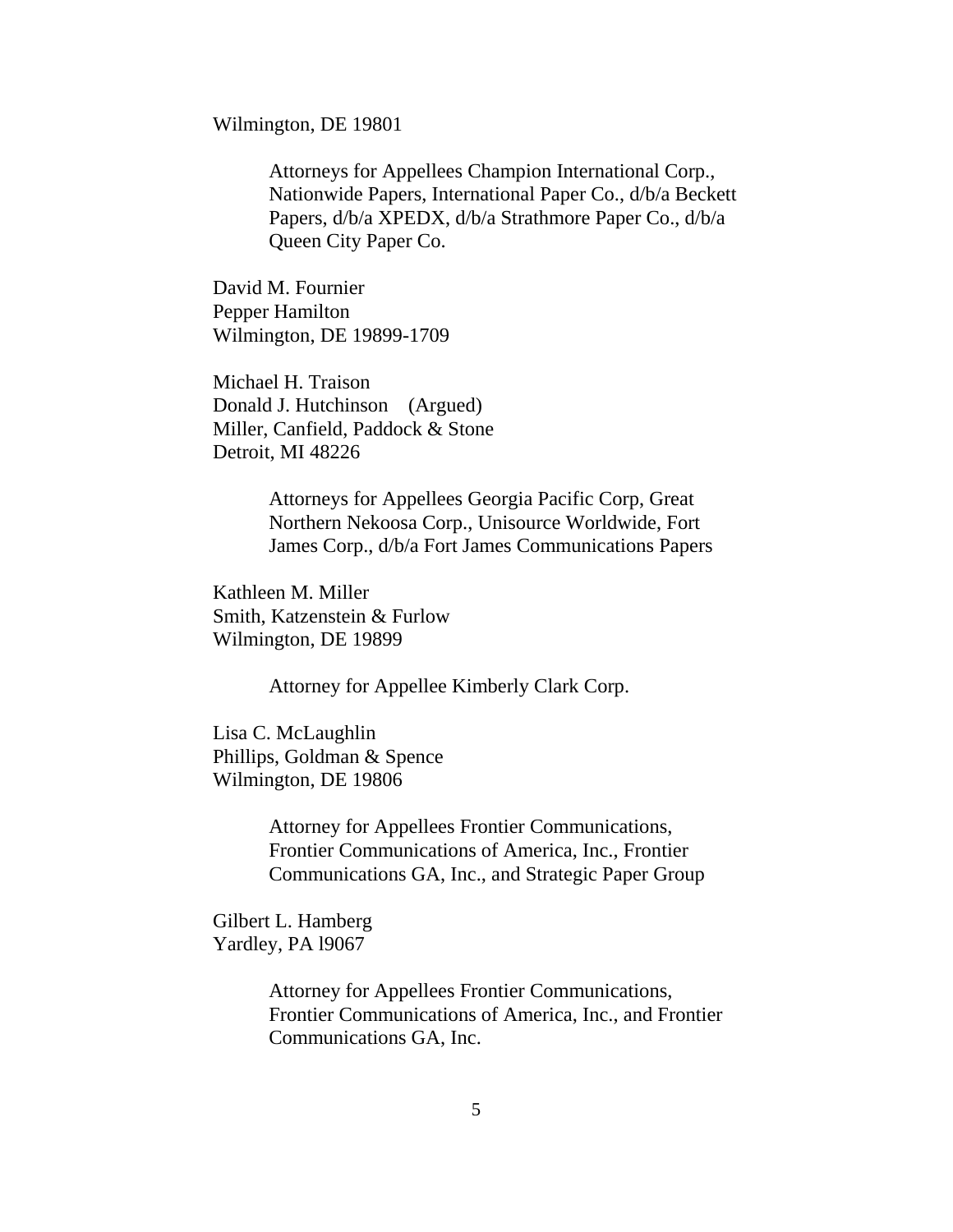David N. Crapo Gibbons, Del Deo, Dolan, Griffinger & Vecchione Newark, NJ 07102-5497

# Attorney for Appellee Strategic Paper Group

#### OPINION OF THE COURT

#### SLOVITER, Circuit Judge.

Section 546(a) of the Bankruptcy Code sets a two-year limit for the commencement of avoidance actions on behalf of the bankruptcy estate to recover money or property transfers. This provision was amended in 1994 to provide an additional year for such actions running from the date of the appointment or election of certain trustees, if such appointment or election occurs before the expiration of the aforementioned two-year period.

Appellant Steven G. Singer, the elected Chapter 7 Trustee for the debtors in this proceeding, filed numerous actions to avoid certain preferences that were made by the debtor. Those actions were dismissed as untimely by the Bankruptcy Court and affirmed by the District Court. He appeals, asking us to interpret the statutory language regarding the statute of limitations so as to make timely the avoidance actions he filed. As discussed below, the language of the statute will not bear such an interpretation.

## **I.**

On January 10, 2000, a number of creditors filed involuntary Chapter 11 petitions in the Bankruptcy Court for the District of Delaware against American Pad & Paper Company and six related companies (the "debtors"), which had been in the business of manufacturing and marketing a variety of paper and stationery products. On January 14, 2000, each debtor filed a voluntary Chapter 11 petition, as well as a request that the Bankruptcy Court enter an order for relief upon the debtors' joint consent. That same day, the Bankruptcy Court entered the order for relief, as well as an order directing the joint administration of the cases. Almost two years later, on December 21, 2001, the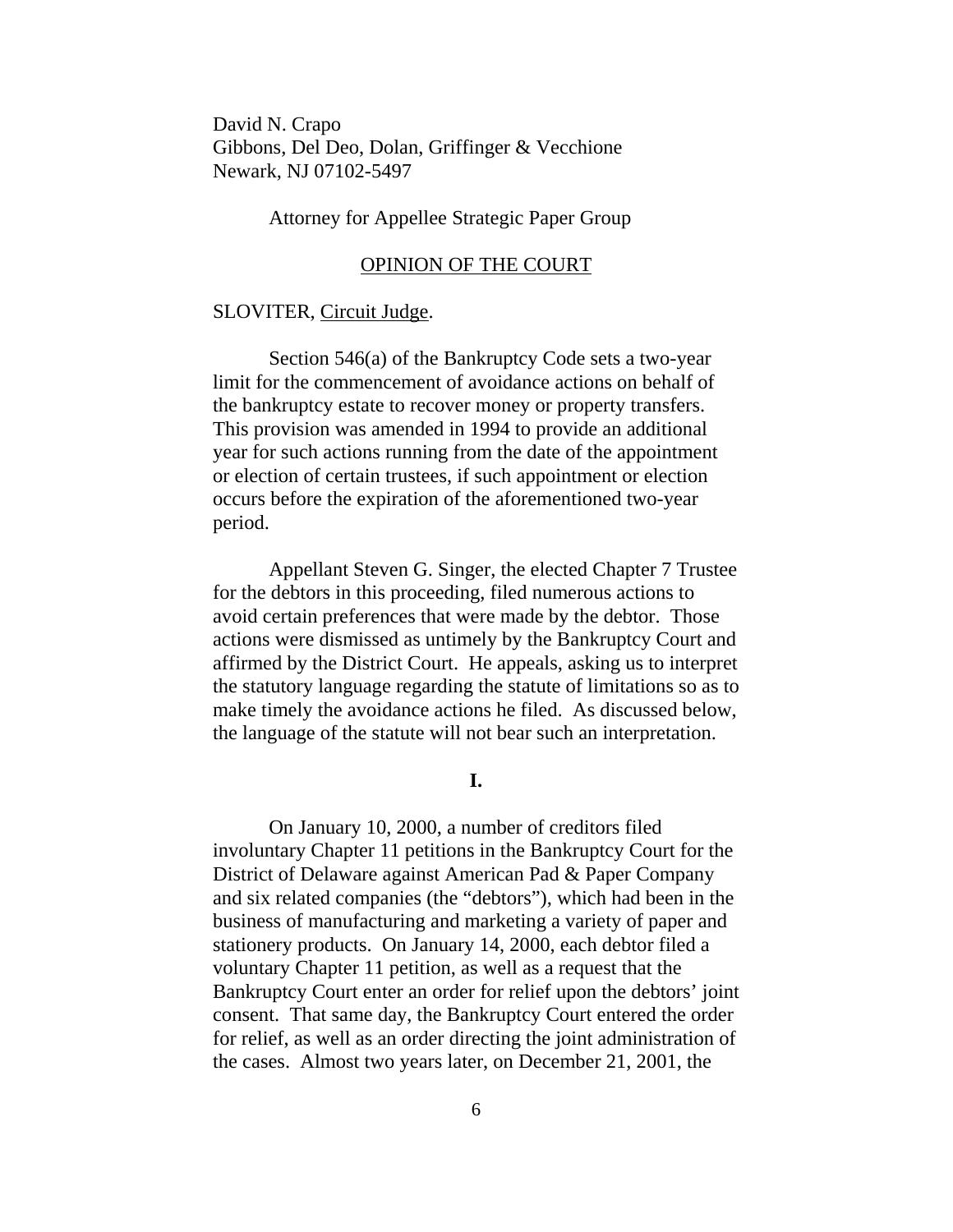Bankruptcy Court entered an order granting a motion made by the creditors' committee to convert the cases to Chapter 7. By the terms of the order, the conversion to Chapter 7 was to be effective on January 3, 2002.

Also on January 3, 2002, the United States Trustee appointed Jeoffrey Burtch as interim Chapter 7 trustee pursuant to section 701 of the Bankruptcy Code. That section provides:

Interim trustee

(a) (1) Promptly after the order for relief under this chapter, the United States trustee shall appoint one disinterested person that is a member of the panel of private trustees established under section 586(a)(1) of title 28 or that is serving as trustee in the case immediately before the order for relief under this chapter to serve as interim trustee in the case.

(2) If none of the members of such panel is willing to serve as interim trustee in the case, then the United States trustee may serve as interim trustee in the case.

(b) The service of an interim trustee under this section terminates when a trustee elected or designated under section 702 of this title to serve as trustee in the case qualifies under section 322 of this title.

(c) An interim trustee serving under this section is a trustee in a case under this title.

11 U.S.C. § 701 (emphasis added). $<sup>1</sup>$ </sup>

It is significant for the issue before us that the date of the

<sup>&</sup>lt;sup>1</sup>Section 322, referenced in section 701, requires that a person post bond in order to qualify as a trustee, "conditioned on the faithful performance of . . . official duties." Such bond must be filed within five days after the trustee's selection and before the trustee begins his or her official duties.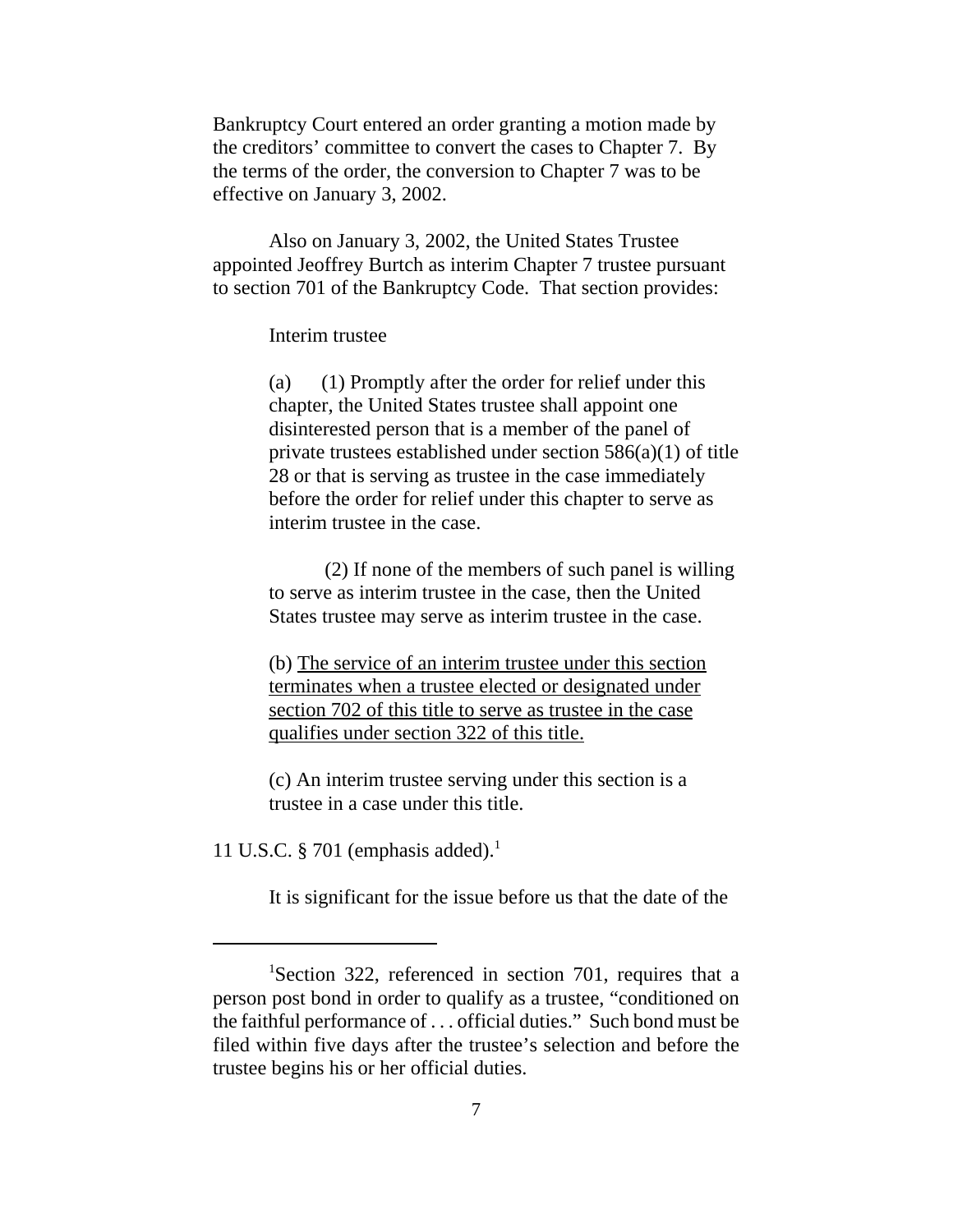appointment of Burtch as the Chapter 7 trustee under section 701, January 14, 2002, was a mere eleven days prior to the twoyear anniversary of the entry of the order for relief. A notice dated January 15, 2002 scheduled the meeting of creditors pursuant to section 341 of the Code for February 13, 2002. See 11 U.S.C. § 341 ("Within a reasonable time after the order for relief in a case under this title, the United States trustee shall convene and preside at a meeting of creditors."); 3 Collier on Bankruptcy ¶ 341.01 (15th ed. rev. 2006) ("The chief function of the meeting of creditors is to provide the machinery for creditors to elect a trustee, examine the debtor and be heard generally in an advisory capacity on questions concerning the administration of the estate."). It is also evident that the creditors' meeting was scheduled for a date more than two years after the entry of the order for relief.

At the meeting, certain creditors requested the election of a trustee pursuant to section 702 of the Code, $2$  and a new individual, Steven Singer, the appellant in the instant case, was so elected on that date, more than two years after the entry of the order for relief.

It appears that trustees are infrequently elected under section 702, "primarily because of the substantial creditor effort needed to meet the statutory requirements for an election. [In cases where] no election takes place, the interim trustee [will] continue[ ] to serve as the trustee for the Chapter 7 case [pursuant to section 702(d)]." George M. Treister et al., Fundamentals of Bankruptcy Law § 2.03(a)(3) (2d ed. 1988); 5 Collier on Bankruptcy  $\P$  546.02 (2)(a)(i) ("Since trustee elections under section 702 are rare, the date of the section 341 meeting usually will be the date of appointment of the trustee for

 $2$ Section 702(b) provides that "[a]t the meeting of creditors held under section 341 of this title, creditors may elect one person to serve as trustee in the case if election of a trustee is requested by creditors that may vote under subsection (a) of this section, and that hold at least 20 percent in amount of the claims specified in subsection  $(a)(1)$  of this section that are held by creditors that may vote under subsection (a) of this section." 11 U.S.C. § 702.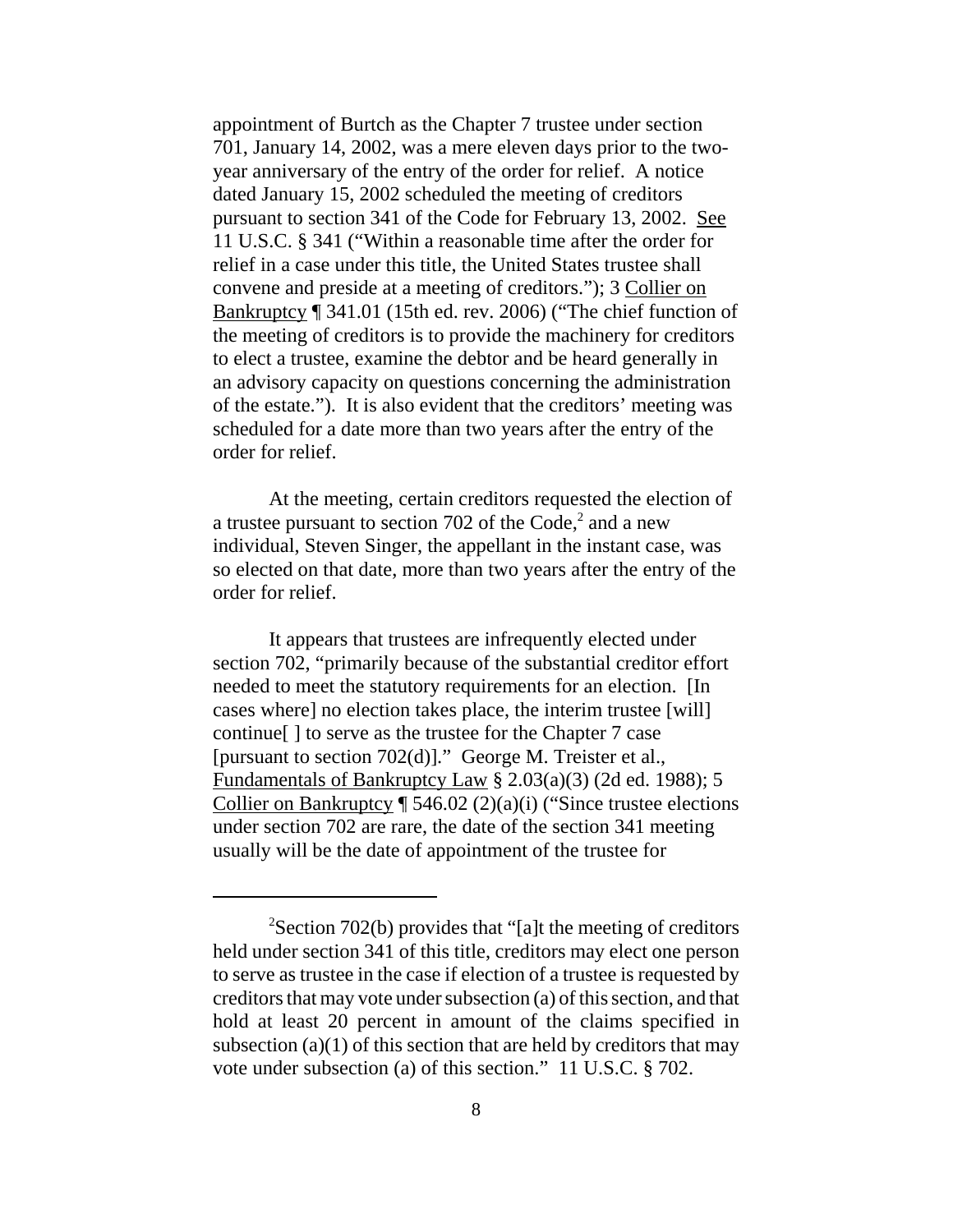purposes of section  $546(a)(1)(B)$ ."). Thus, had Singer not been elected the section 702 trustee at the section 341 meeting, interim trustee Burtch would have continued to serve as trustee by operation of section 702(d) of the Code, which provides that "[i]f a trustee is not elected under this section, then the interim trustee shall serve as trustee in the case." See also 5 Collier on Bankruptcy  $\P$  546.02 (2)(a) ("The interim trustee, who is appointed promptly [by the U.S. Trustee] after entry of the order for relief under section 701, automatically becomes the permanent trustee at the meeting of creditors pursuant to section 341 if creditors do not elect a trustee under section 702."). We note that notwithstanding the language in the excerpt from Collier, the term "permanent trustee" does not appear in the relevant sections of the Bankruptcy Code.

Between August and December 2002,<sup>3</sup> trustee Singer filed approximately 150 avoidance actions under section 547 of the Code, which exists to prevent "debtors from depleting the estate to pay favored creditors with assets that otherwise would have been apportioned among creditors according to the prioritization scheme of the Bankruptcy Code." In re Pillowtex, Inc., 304 F.3d 246, 252 (3d Cir. 2002). A number of defendants in the adversary actions moved the Bankruptcy Court to dismiss on the ground that they were filed beyond the applicable twoyear statute of limitations. The Bankruptcy Court granted the motions to dismiss on October 28, 2003 and March 15, 2004. Singer v. Franklin Boxboard Co. (In re American Pad & Paper Co.), 303 B.R. 27 (Bankr. D. Del. 2003); Singer v. Kimberly-Clark Corp. (In re American Pad & Paper Co.), 307 B.R. 459 (Bankr. D. Del. 2004). The District Court affirmed on January 10, 2005 in Singer v. Franklin Boxboard Co. (In re American Pad & Paper), 319 B.R. 791 (D. Del. 2005), and thereafter in three additional orders in January 2005, each pertaining to a related case and affirming the Bankruptcy Court orders for same reasons set forth in the January 10, 2005 opinion and order.

<sup>&</sup>lt;sup>3</sup>Appellant's Brief gives September 8, 2002 as the inception date for these actions, but the docket sheet provided in the Appendix lists August 8, 2002 as the date that the first action was filed. The difference is immaterial to the issue before us.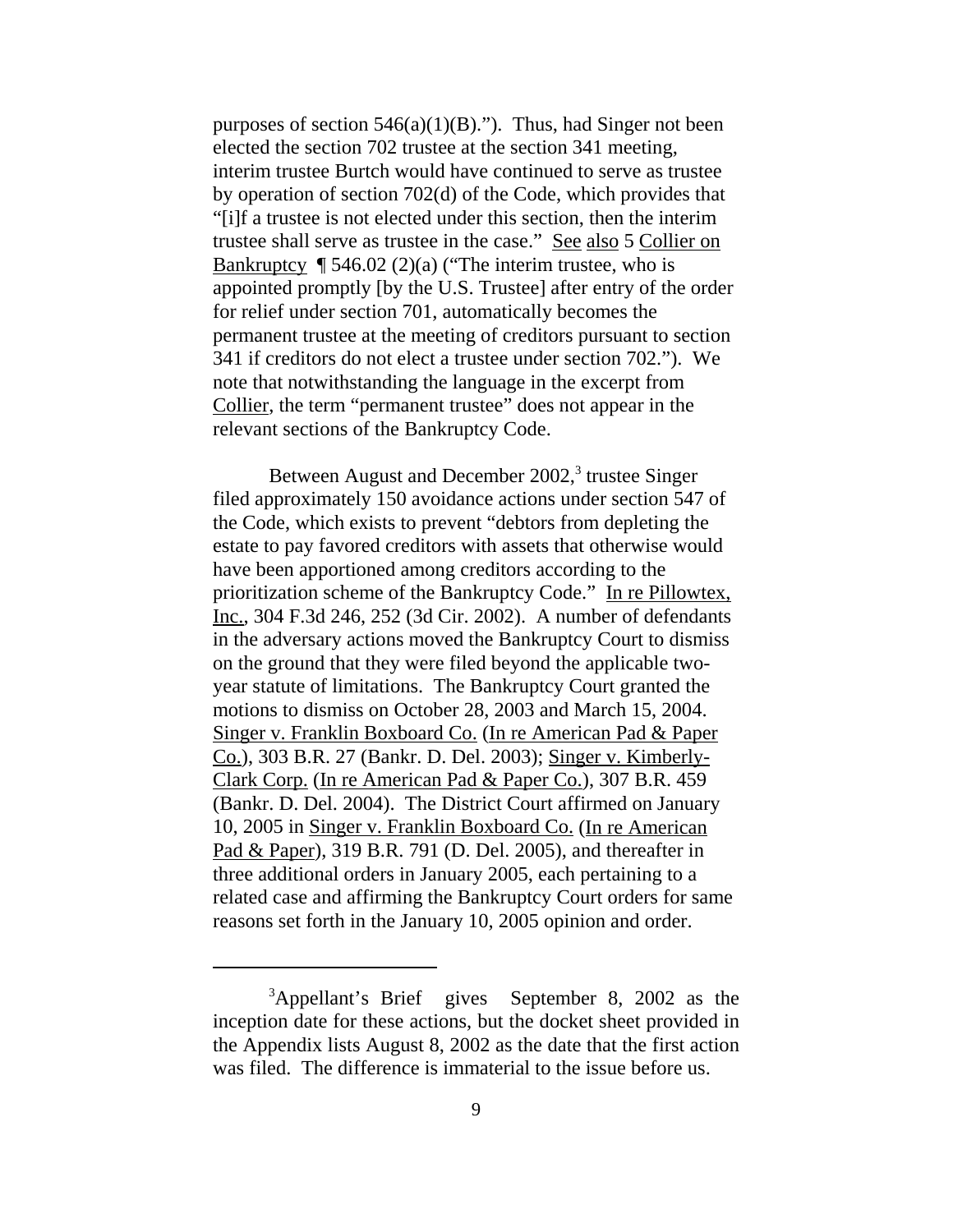Singer filed timely Notices of Appeal of these four orders. This court consolidated the appeals by order entered February 8, 2005.

#### **II.**

The District Court had jurisdiction under 28 U.S.C. § 158(a) to hear appeals from the Bankruptcy Court's orders. We have jurisdiction under 28 U.S.C. § 158(d) and 28 U.S.C. § 1291 to hear this consolidated appeal from the District Court's final orders affirming the Bankruptcy Court's judgment. "Exercising the same standard of review as the [D]istrict [C]ourt, we review the bankruptcy court's legal determinations de novo, its factual findings for clear error and its exercise of discretion for abuse thereof." Reconstituted Comm. of Unsecured Creditors of the United Healthcare Sys., Inc., v. State of N.J. Dept. of Labor (In re United Healthcare Sys., Inc.), 396 F.3d 247, 249 (3d Cir. 2005) (internal quotation marks and citations omitted). The parties agree that the matter before us concerns an issue of law. Moreover, it is an issue of first impression for this court.

### **III.**

As revised by Congress in 1994, the statute of limitations on avoiding powers appears at 11 U.S.C. § 546(a), and reads in relevant part as follows:

Limitations on avoiding powers

(a) An action or proceeding under section . . . 547 . . . of this title may not be commenced after . . .

 $(1)$  the later of  $-$ 

(A) 2 years after the entry of the order for relief; or (B) 1 year after the appointment or election of the first trustee under section 702, 1104, 1163, 1202, or 1302 of this title if such appointment or such election occurs before the expiration of the period specified in subparagraph (A)[.]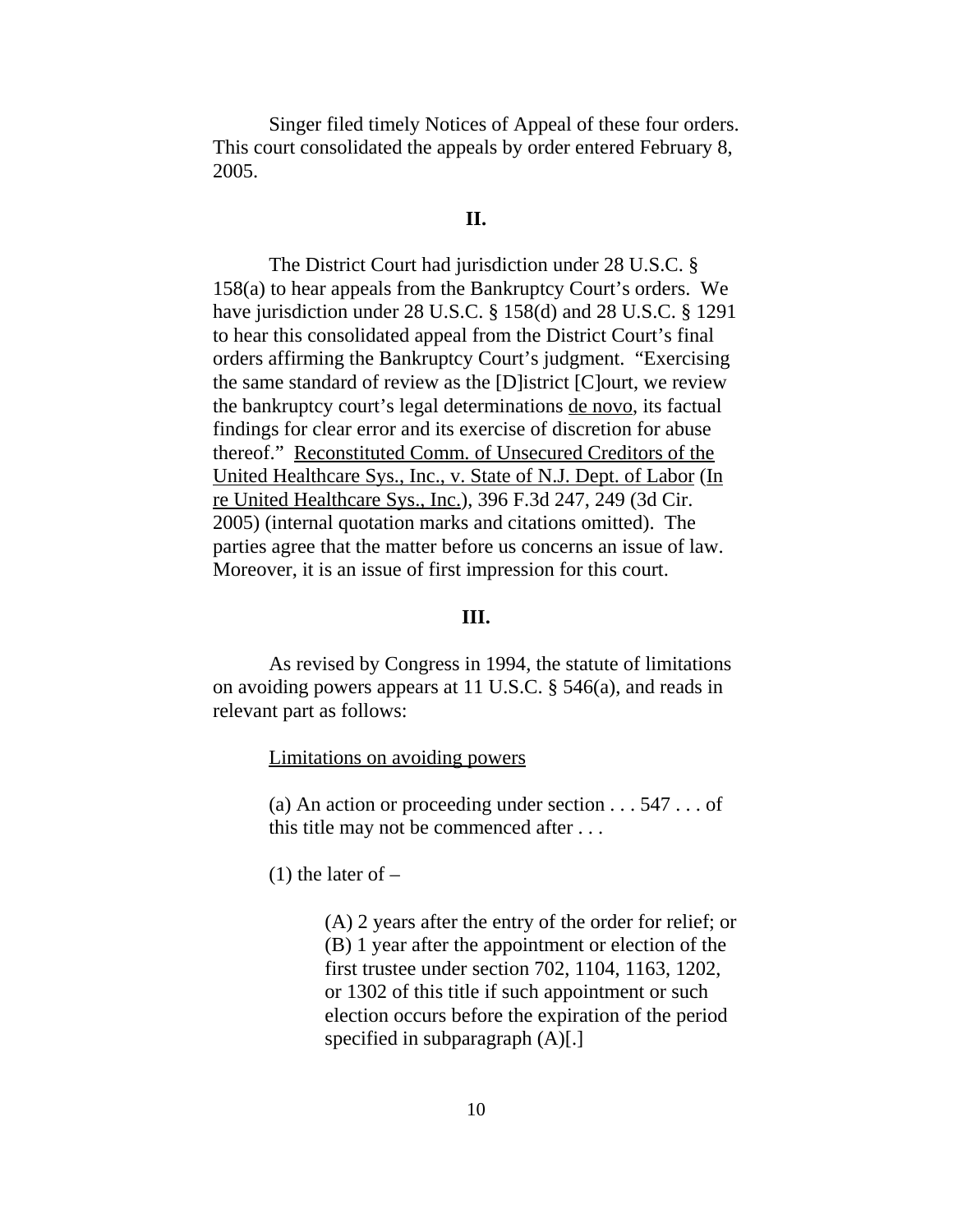The application of the above limitations period to our facts is straightforward. Here, the order for relief was entered on January 14, 2000. Thus, the initial two-year period expired on January 14, 2002, before Singer filed the avoidance actions at issue here. See, e.g., S. Technical Coll. v. Arkansas Television Co. (In re S. Technical Coll., Inc.), 172 B.R. 253, 254 (Bankr. E.D. Ark. 1994) (reading the time computation provision in Rule 9006(a) of the Federal Rules of Bankruptcy Procedure as making timely a filing made on two-year anniversary date).

Singer did not bring the first of his actions until August of 2002, almost seven months past the two-year statutory period. As we noted earlier, Singer's election as trustee under section 702 did not take place until February 13, 2002, approximately a month after "the expiration of the period specified in subparagraph (A)," i.e., the expiration of the initial two-year period. See 11 U.S.C.  $\S$  546(a)(1)(B). Thus, from a plain reading of the statute of limitations, and as the Bankruptcy and District Courts held, Singer's avoidance actions are time-barred. "When [a] statute's language is plain, the sole function for the courts – at least where the disposition required by the text is not absurd – is to enforce it according to its terms." Robert Wood Johnson Univ. Hosp. v. Thompson, 297 F.3d 273, 284 (3d Cir. 2002) (internal quotation marks and citations omitted); In re First Merchs. Acceptance Corp. v. J.C. Bradford & Co., 198 F.3d 394, 403 (3d Cir. 1999) (only absurd results and the most extraordinary showing of contrary intentions justify a limitation on the plain meaning of the statutory language); see also 5 Collier on Bankruptcy ¶ 546.02[2] ("If a trustee is appointed or elected within two years of the entry of the order for relief, the trustee is afforded one additional year from its appointment or election to commence avoidance actions. If a trustee is not appointed or elected prior to the expiration of the initial two-year period, commencement of avoidance actions is time-barred, even if a trustee is subsequently appointed or elected in the case.") (emphasis added).

### **IV.**

Despite the fact that the statute of limitations plainly bars appellant's avoidance actions, appellant draws the court's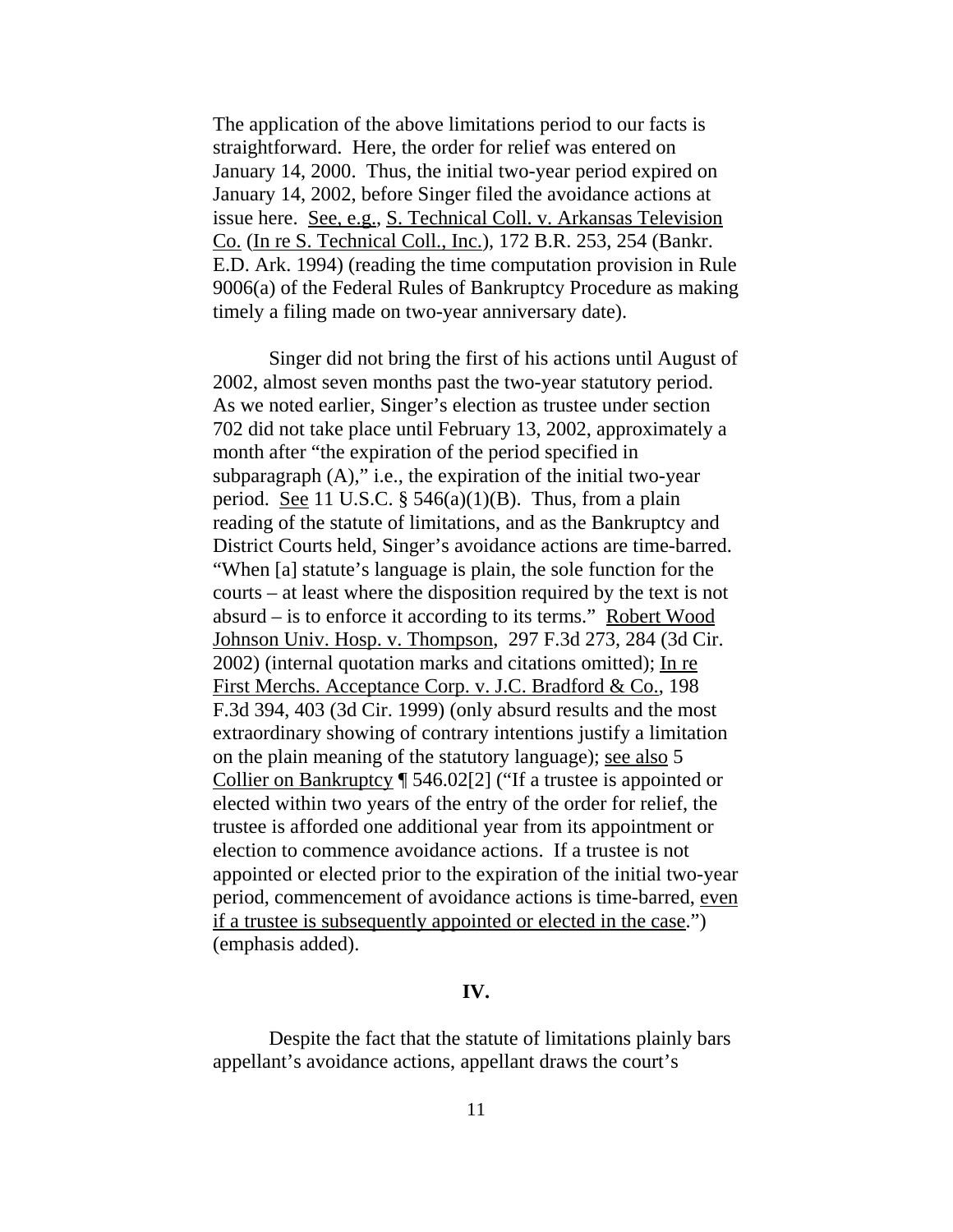attention to the date the interim trustee, Burtch, was appointed: January 3, 2002. Essentially, appellant argues that, because the interim trustee under section 701 was appointed on January 3, 2002, prior to the expiration of the initial two-year period, appellant as "permanent trustee" should have received an additional one-year period to file the avoidance actions, running from January 3, 2002. Yet, the plain language of the statute of limitations does not include section 701 interim trustees, and makes reference only to "1 year after the appointment or election of the first trustee under section 702, 1104, 1163, 1202, or 1302[.]" The omission of section 701 from the list of sections is evident.

Reading the appointment of an interim trustee under section 701 as an event that triggers the additional one-year period has no basis in the language of the statute. See Hartford Underwriters Ins. Co. v. Union Planters Bank, N.A., 530 U.S. 1, 6-7 (2000) (noting the general inappropriateness, as a matter of statutory construction, of assuming that a catalogue of empowered parties in a statute is nevertheless a nonexclusive list, as where "a statute . . . names the parties granted [the] right to invoke its provisions, . . . such parties only may act") (internal quotation marks and citation omitted); United States v. Landmesser, 378 F.3d 308, 313 n.8 (3d Cir. 2004) ("The canon of expressio unius est exclusio alterius means that explicit mention of one thing in a statute implies a congressional intent to exclude similar things that were not specifically mentioned.") (internal quotation marks and citation omitted); see also Turner v. J.P. Bolduc et al. (In re Crowe Rope Indus., LLC), 311 B.R. 313, 314 (Bankr. D. Me. 2004) (concluding there is no need to "invent[] a reference to § 701" in section  $546(a)(1)(B)$ , and rejecting argument that the one-year period ran from the date of the appointment of the interim trustee under section 701, instead of from the date of the section 341 meeting at which the interim trustee is appointed the trustee by operation of law pursuant to 702(d) if no trustee is elected); Styler v. Conoco, Inc. (In re Peterson Distrib., Inc.), 176 B.R. 584, 591 (Bankr. D. Utah 1995) ("The Bankruptcy Reform Act of 1994 also clarifies that the limitations period does not run from the appointment of an interim trustee. There is no added reference to § 701.").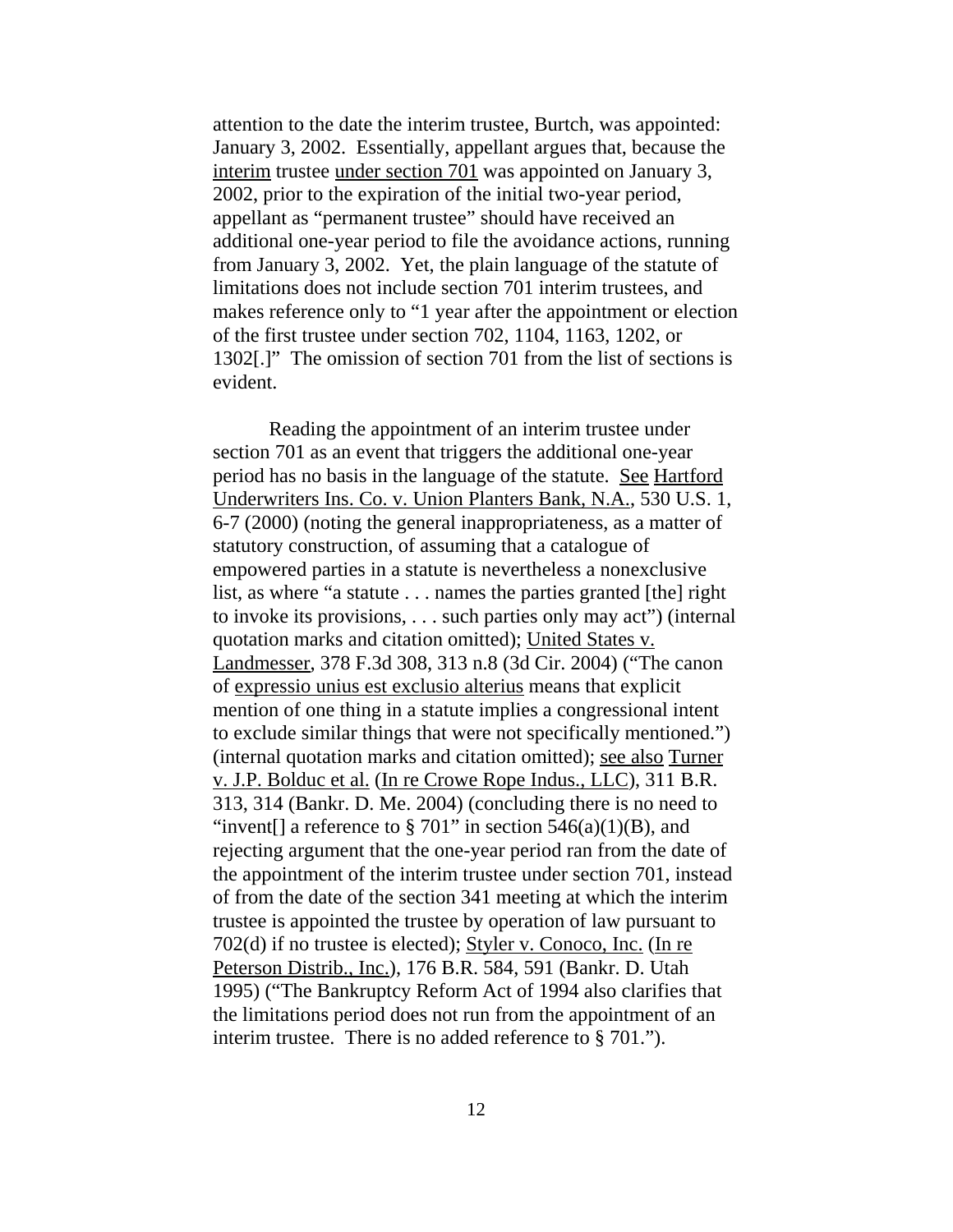In support of his argument based upon the date of Burtch's section 701 appointment, appellant calls our attention to a subsequently-overruled bankruptcy court decision that held that the additional one-year period under section  $546(a)(1)(B)$ began to run upon the appointment of the interim trustee under section 701. Burtch v. Georgia-Pacific Corp. (In re Allied Digital Techs. Corp.), 300 B.R. 616 (Bankr. D. Del. 2003), rev'd, 341 B.R. 171 (D. Del. 2006); see also Claybrook v. Ponderosa Indus. de Mexico (In re U.S. Wood Prods., Inc.), 2004 WL 1877730, at \*24 (Bankr. D. Del. Aug. 20, 2004) (concluding, in a case where, unlike the instant case, no trustee was elected that "[s]ince the Trustee was appointed within the two years of the order for relief and became the permanent trustee under section 702(d) when no trustee was elected, he is entitled to the one-year extension of time to file avoidance actions granted by section  $546(a)(1)(B)$ " running from the date of his appointment as interim trustee).

In Allied Digital, the bankruptcy court entered the order for relief on October 25, 2000, and the first interim trustee was appointed on July 10, 2002, with a successor interim trustee appointed July 25, 2002. 300 B.R. at 618, 619. The section 341 meeting of creditors did not take place, however, until March 5, 2003, more than four months after the expiration of the initial two-year period. Id. at 617. Despite the expiration of the twoyear period, the bankruptcy court held that avoidance actions brought by the successor interim trustee on June 6, 2003 were timely, and that a one-year window running from July 10, 2002 existed in which the interim trustee could bring avoidance actions. Id. at 618. The bankruptcy court concluded that it should read "section 701" into  $546(a)(1)(B)$ , as "there is no practical difference between the powers of an interim trustee and those of the permanent trustee." Id. at 619. It relied on the Ninth Circuit decision in Avalanche Maritime, Ltd. v. Parekh (In re Parmetex, Inc.), 199 F.3d 1029 (9th Cir. 1999), that interpreted the pre-1994 version of the statute of limitations to conclude that the two-year period begins to run upon the appointment of the interim trustee under section 701. In Avalanche Maritime, the Ninth Circuit, noting the difficulty of parsing "this unclear statute," recognized that there was no reference to section 701 in the pre-1994 version of the statute,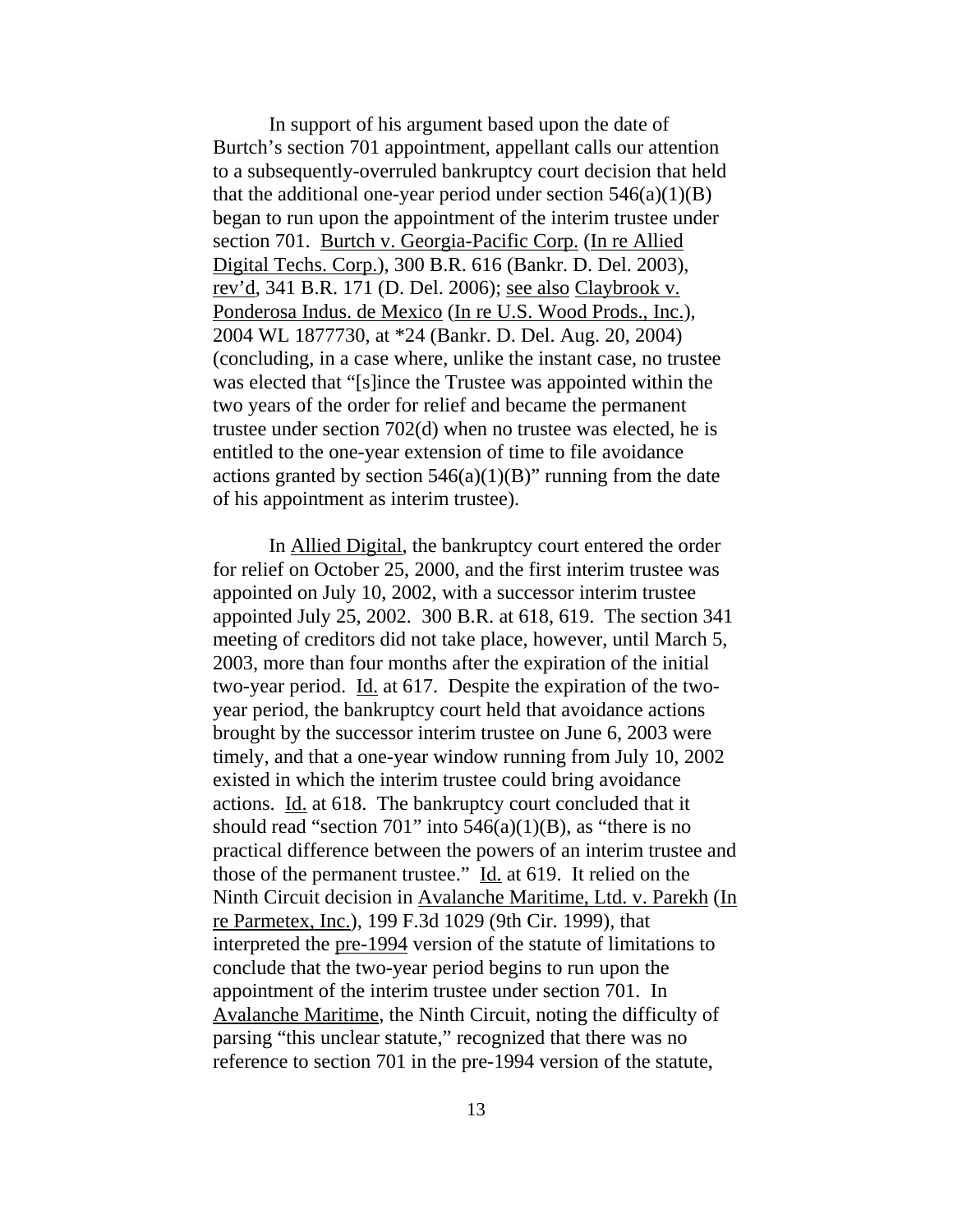but it read section 701 into the list of authorizing statutes in order to give effect to the references to "appointment" in the statute and to reconcile its decision with earlier holdings in that circuit regarding the pre-1994 version of the statute. Id. at 1033- 34.

Yet, as the district court in Allied Digital pointed out in reversing the holding of the bankruptcy court, the similarities in function between section 701 and section 702 trustees do not warrant interposing "section 701" where it does not appear in the statute. Allied Digital, 341 B.R. at 174 (holding that it was error for the bankruptcy court to have presumed that Congress intended to grant an additional one year to an interim trustee, and to have read "section 701" into  $546(a)(1)(B)$ , because a court must "begin with the text of [the] provision and, if its meaning is clear, end there") (internal quotation marks and citation omitted). Moreover, even the Allied Digital bankruptcy court noted that it was not passing on "whether a new one year period is barred if the election occurs outside the initial two years but an interim trustee was appointed within the two years." Allied Digital, 300 B.R. 618 n.2.<sup>4</sup> That, of course, is the issue in the matter before us.

Surely, a conclusion that appellant's avoidance actions are timely, even though his "election" under section 702 plainly occurred after "expiration of the [two-year] period specified in subparagraph A," presents even greater direct conflict with the statutory language than the events at issue in Allied Digital.

As the Supreme Court stated in Bread Political Action

<sup>&</sup>lt;sup>4</sup>Appellant relies on the aforementioned Claybrook v. Ponderosa Indus. de Mexico (In re U.S. Wood Prods., Inc.), 2004 WL 1877730, as well as Bergquist v. Vista Dev., Inc. (In re Quality Pontiac Buick GMC Truck, Inc.), 222 B.R. 865 (Bankr. D. Minn. 1998) and Burbach v. Providian Nat'l Bank (In re Burbach), 2001 WL 1891378 (Bankr. D.N.D. Oct. 5, 2001), but those cases proceed on reasoning similar to that used by the bankruptcy court in Allied Digital which was convincingly reversed by the district court.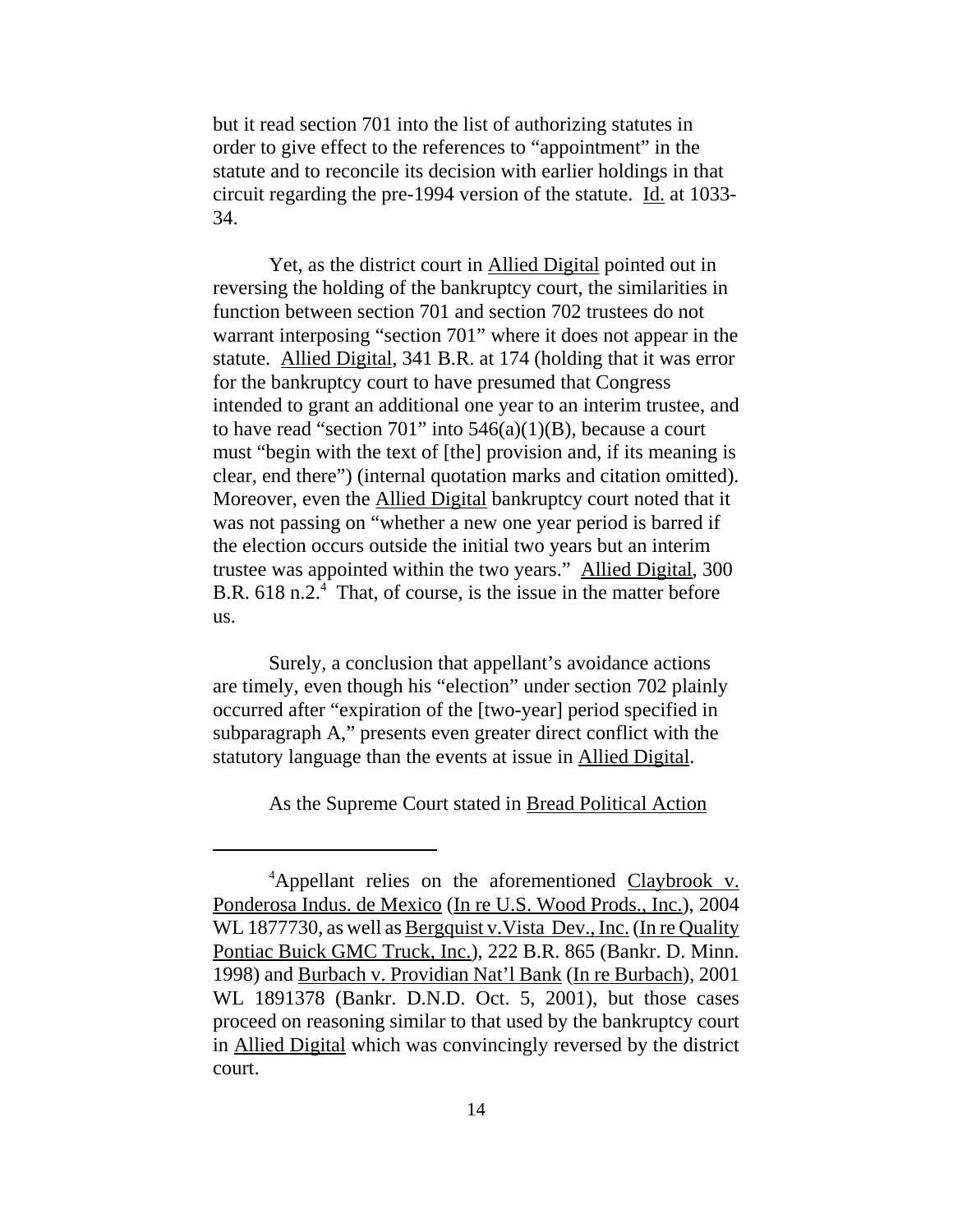Comm. v. FEC, 455 U.S. 577, 580 (1982), "[o]ur analysis of this issue of statutory construction 'must begin with the language of the statute itself[.]'" (quoting Dawson Chem. Co. v. Rohm & Haas Co., 488 U.S. 176, 187 (1980)). Where statutory language is clear, "and admits of no more than one meaning the duty of interpretation does not arise and the rules which are to aid doubtful meanings need no discussion." Abdul-Akbar v. McKelvie, 239 F.3d 307, 313 (3d Cir. 2001) (en banc) (quoting Caminetti v. United States, 242 U.S. 470, 485 (1917)); Lancashire Coal Co. v. Sec'y of Labor, Mine Safety and Health Admin. (MSHA), 968 F.2d 388, 391 (3d Cir. 1992) ("[W]hen the statutory language is clear a court need ordinarily look no further[.]"). The Supreme Court has stated that "Congress says in a statute what it means and means in a statute what it says there." Hartford Underwriters Ins. Co., 530 U.S. at 6 (internal quotation marks and citation omitted).

Even if we were to assume arguendo that the statutory language here contained some ambiguity that required a look outside the text, which was the case with the pre-1994 statute, $5$ the context of the 1994 amendment makes clear that Congress amended the statute in part to clarify the limitations period. Previously, courts had differed on when the period began to run in light of the ambiguous statutory language. Compare, e.g., Maurice Sporting Goods, Inc v. Maxway Corp. (In re Maxway Corp.), 27 F.3d 980, 982, 983 (4th Cir. 1994) (finding that the unamended version of the statute required that an avoidance action be commenced "within two years after the appointment of one of the specified trustees or prior to the close or dismissal of the case, whichever occurs earlier," and rejecting contention that

§ 546. Limitations on avoiding powers

<sup>&</sup>lt;sup>5</sup>The 1993 version of the statute read, in applicable part:

<sup>(</sup>a) An action or proceeding under section . . . 547 . . . of this title may not be commenced after the earlier of--

<sup>(1)</sup> two years after the appointment of a trustee under

section 702, 1104, 1163, 1302, or 1202 of this title; or

<sup>(2)</sup> the time the case is closed or dismissed.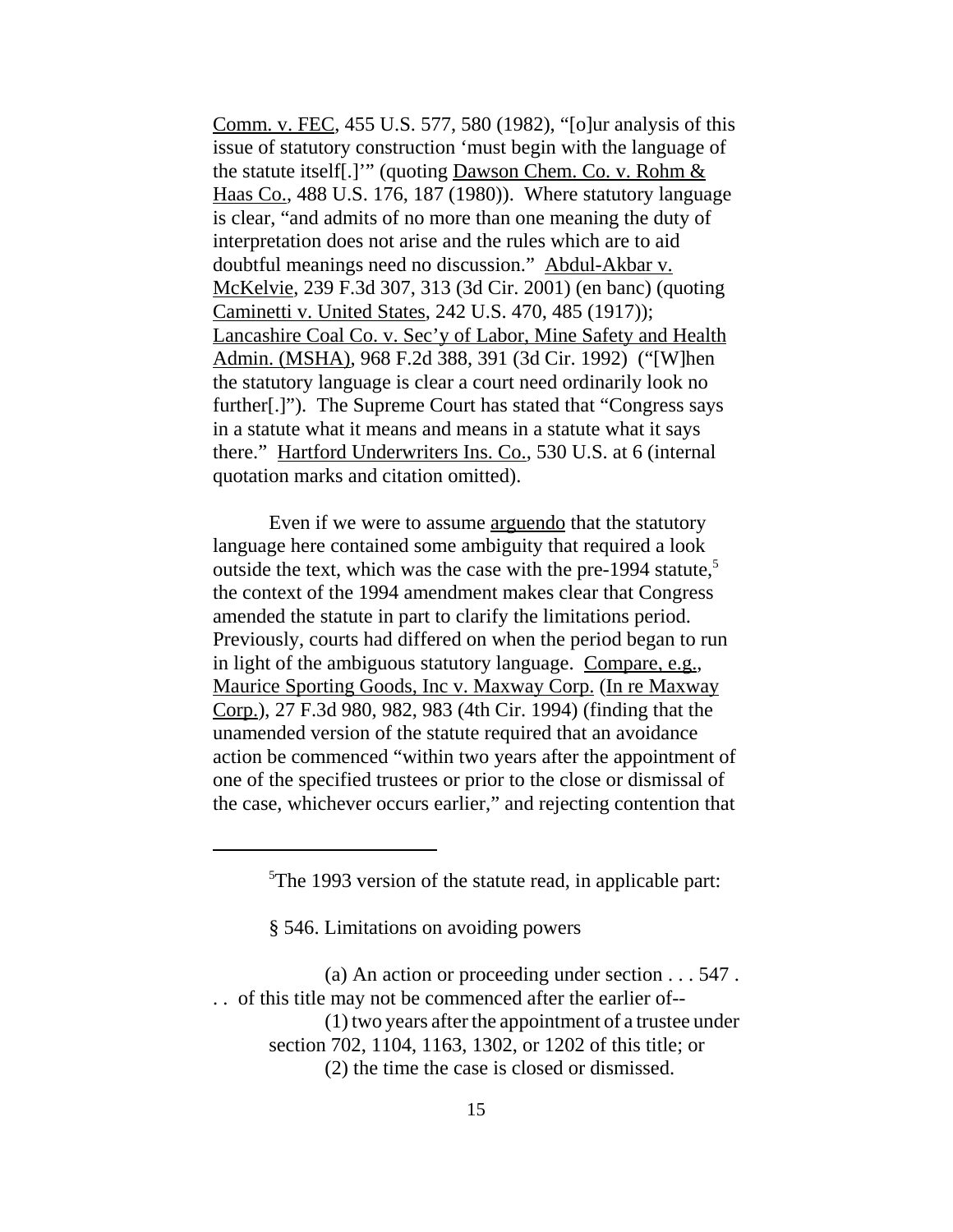"two-year statute of limitations in  $\S$  546(a)(1) begins to run against a debtor in possession upon the filing of a Chapter 11 bankruptcy petition") with Constr. Mgmt. Servs., Inc. v. Mfrs Hanover Trust Co. (In re Coastal Group Inc.), 13 F.3d 81 (3d Cir. 1994) (concluding that the debtor in possession was subject to same limitations that apply to bankruptcy trustee, including two-year statute of limitations, which begins to run from date of Chapter 11 petition filing).

Confusion had also arisen over whether subsequent appointment of new trustees granted the new appointees a fresh two-year period in which to bring actions. See, e.g., Lindquist v. FMB-First Michigan Bank (In re Dryland Marina, Inc.), 180 B.R. 487, 488 (Bankr. W.D. Mich. 1995) ("The parties dispute the meaning of the phrase 'appointment of a trustee' under this section of the Code. Plaintiff claims that the phrase means every trustee, while defendant asserts that it only means the first trustee."); see also 5 Collier on Bankruptcy ¶ 546.LH.[1][a] ("This [1994] amendment was intended to resolve conflicting interpretations of former section 546(a)(1) related to the applicability of its two-year limitations period to debtors in possession, trustees appointed after a debtor was in possession, and successor trustees.").

The 1994 amendment not only added the provision for a one-year addition in certain limited circumstances but it also clarified the operative two-year period as running from the date of entry of the order for relief, with the additional one-year period as specified in the statute. In a floor statement following the passage of the Act in the Senate, Senator Orrin G. Hatch noted his understanding that the two-year period runs from the filing of a Chapter 11 petition. He stated that "this amendment has arisen from a perceived need to provide a period of time for a later appointed bankruptcy estate representative to investigate and institute actions." 140 Cong. Rec. S28355, 28359 (Oct. 6, 1994). He continued, "[t]his amendment should prevent prejudice against potential [defendants] that would result from having to defend stale actions and should encourage estate representative[s] to investigate and resolve actions earlier in a bankruptcy case, thus minimizing estate expenses and maximizing the value of the estate to all creditors." Id.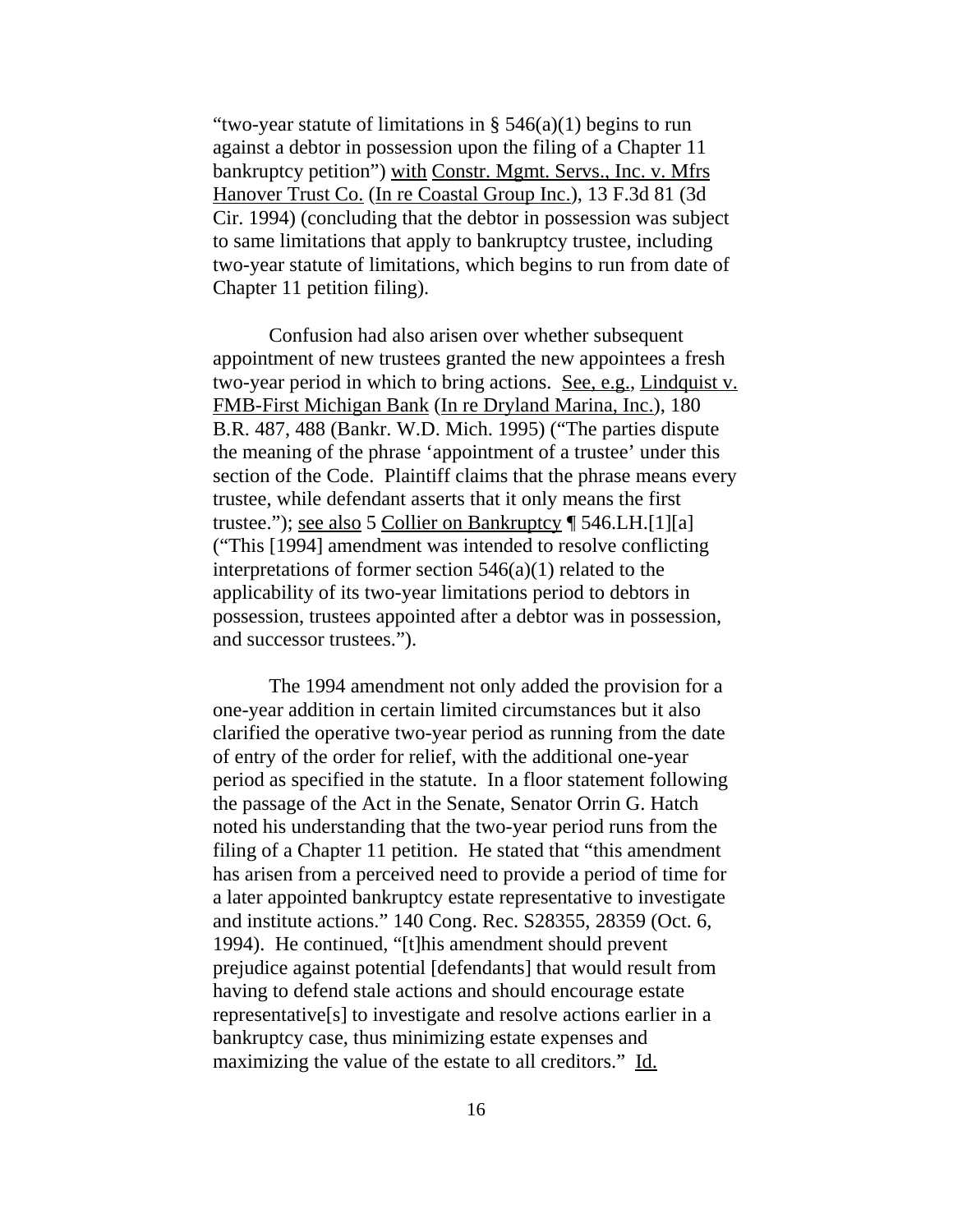Notwithstanding the amendment and the renewed focus on the statute of limitations and section 546 that it engendered, section 701 remained unenumerated in section 546. Where Congress has wished to include interim trustees appointed under section 701 in a provision in the Code, it has explicitly done so. See 11 U.S.C. § 507(a)(1)(C) (introduced by the Bankruptcy Abuse Prevention and Consumer Protection Act of 2005 to provide that, where a "trustee is appointed or elected under section 701, 702, 703, 1104, 1202, or 1302," the administrative expenses of the trustee shall be paid before payment of claims that benefit domestic support claims "under subparagraphs (A) and (B), to the extent that the trustee administers assets that are otherwise available for the payment of such claims") (emphasis added); see also In re Parmetex, Inc., 199 F.3d at 1037 n.5 (McKeown, J., dissenting in part) (noting that "when Congress amended § 546(a) in 1994, it added the phrase 'or election of the first trustee' after the term 'appointment,' and maintained the express reference to § 702, while declining to add a reference to the interim trustee under § 701. These amendments indicate that Congress intended that the statute of limitations begin running upon designation of the § 702 trustee.") (internal citation omitted).

Finally, appellant has raised an argument that he frames as both an assertion that the statute as written produces absurd results and as a problem of due process. He asserts that the statute of limitations provides no notice as to when avoidance actions must be commenced, nor a reasonable period of time in which to bring such actions.<sup>6</sup> Of course, the plain language of

<sup>&</sup>lt;sup>6</sup>In support of his argument that a statute of limitations is only constitutional if it gives a party a "reasonable time to commence the actions before the bar takes effect," Br. at 17, appellant appears to quote from a line of case law that addresses the constitutionality of newly-created limitation periods as applied against existing claims. See, e.g., Block v. North Dakota ex rel. Board of Univ. & Sch. Lands, 461 U.S. 273, 286 n.23 (1983) (quoting Texaco, Inc. v. Short, 454 U.S. 516, 527 n.21 (1982) (internal quotation marks and citations omitted)); Ross v. Artuz, 150 F.3d 97, 100 (2d Cir. 1998) ("Because the Constitution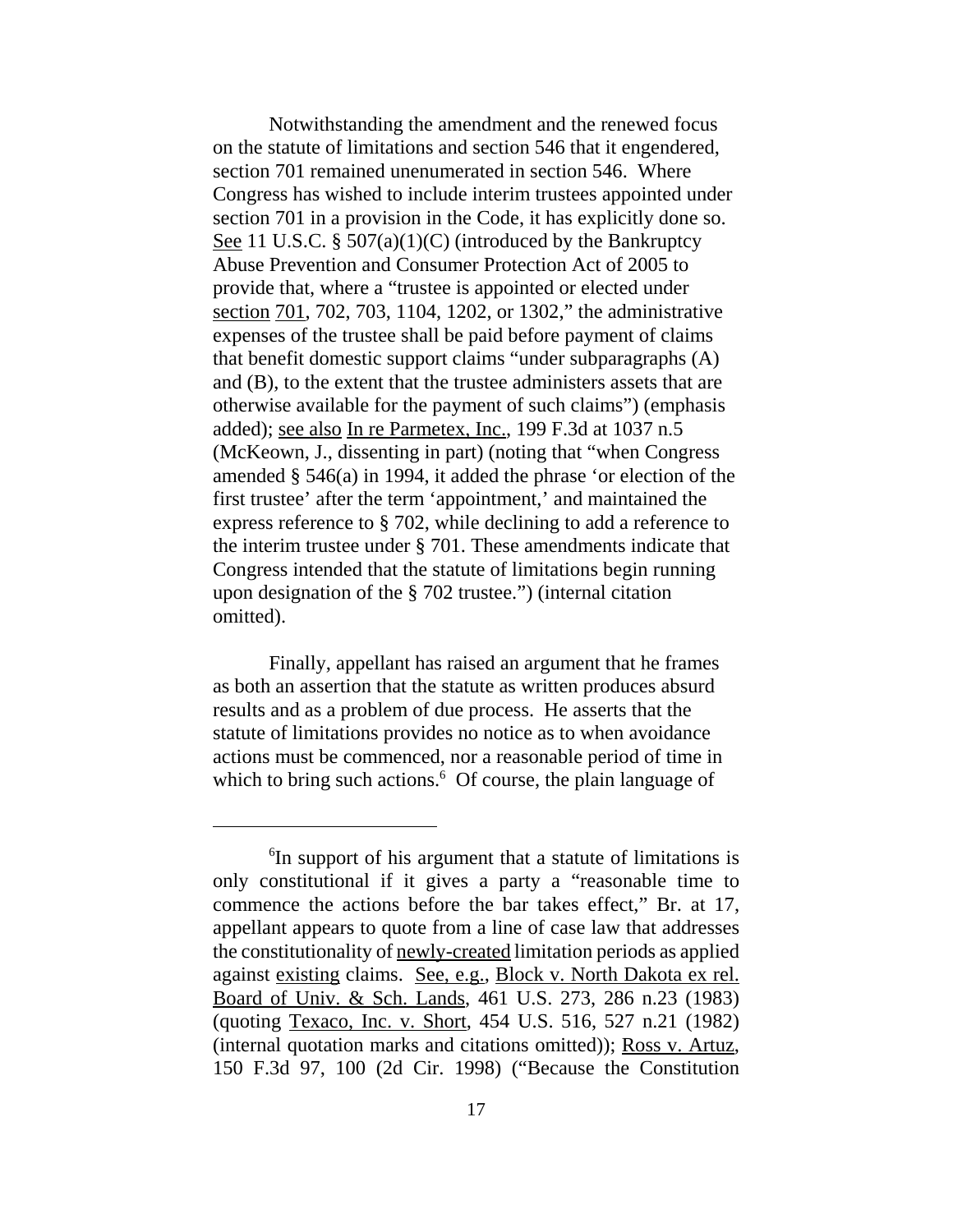the statute provides the required notice as to which events will trigger the additional year period. Indeed, the committee of unsecured creditors noted as much in its November 21, 2001 motion papers arguing for a conversion of the case to Chapter 7.<sup>7</sup> The statute puts all parties in interest on notice that the time for filing of avoidance actions will expire in two years, with the possibility of an additional one year if a trustee is appointed or elected under sections 702, 1104, 1163, 1202, or 1302 before the two years expire. See Island Insteel Sys., Inc. v. Waters, 296 F.3d 200, 215-16 (3d Cir. 2002) ("Statutes of limitations are primarily designed to assure fairness to defendants. . . . The theory is that even if one has a just claim it is unjust not to put the adversary on notice to defend within the period of limitation and that the right to be free of stale claims in time comes to prevail over the right to prosecute them.") (internal quotation marks and citations omitted).

<sup>7</sup>Its motion stated: "The only assets remaining in the Debtors' estates that are not encumbered by the security interests and liens of the Debtors's secured lenders are certain potential avoidance actions and other litigation recoveries. Section 546(a) of the Bankruptcy Code limits the period in which such avoidance actions may be commenced to two years after the entry of the order for relief. If a trustee is appointed or elected under section 702 before the expiration of the two-year limitations period, section 546(a) extends such period by one year.

The Committee believes that it is in the best interest of all creditors for the Debtors' cases to be converted to Chapter 7 . . . to exploit the extension afforded by section 546(a)." App. at 347 (emphasis added).

prohibits governments from depriving any person of life, liberty, or property, without due process of law ; all statutes of limitation must proceed on the idea that the party has full opportunity afforded him to try his right in the courts[.] It is thus impermissible for a newly enacted or shortened statute of limitations to extinguish existing claims immediately upon the statute's enactment.") (internal citation omitted). Such an issue is of course not before us here.